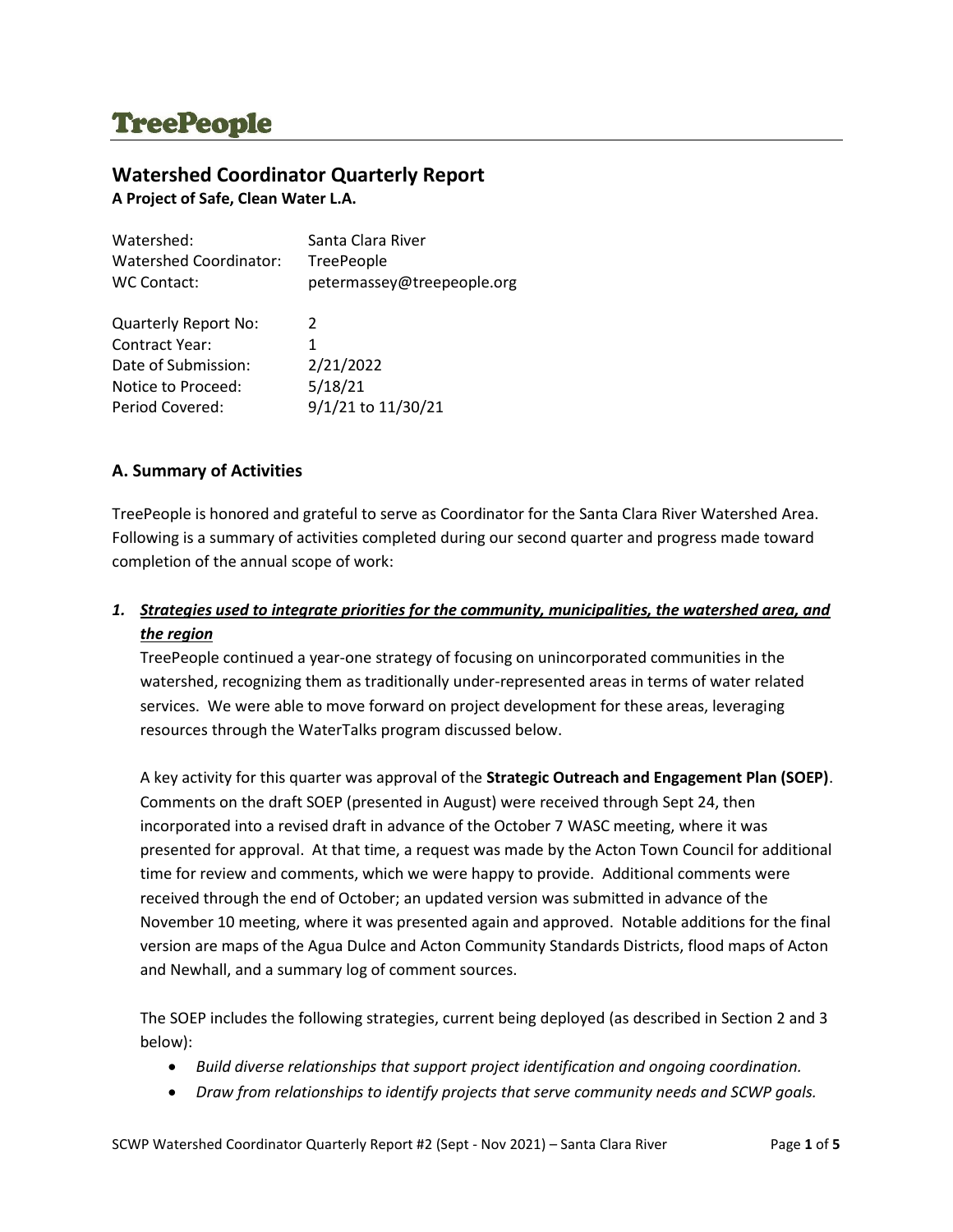- *Focus community involvement on project development.*
- *Clarify educational needs that support understanding of how projects support shared goals.*
- *Share information through a regular public reporting structure.*

# *2. Partnerships and networks engaged*

We continued work on leveraging the Disadvantaged Community Involvement Program (WaterTalks) resources, gathering information for an October design workshop of new project identification. Attendees included engineers from Stantec Environmental Services, TreePeople SCWP staff, as well as reps from the Council for Watershed Health and Sacred Places Institute for Indigenous Peoples. During the workshop, we identified 7 potential projects, project themes, or education programs that speak to identified community needs, and began work on further development. There are 3 that stand out in particular:

- Rural Water Supply Reliability (Acton/Agua Dulce) this could draw from the state Urban and Multi-benefit Drought Relief Program, which we learned during the Quarter has a \$5M set-aside specifically for the LA/Ventura IRWM Region.
- Chronic Flooding in Acton we really want to call out LACFCD staff for their work on this issue over several years and are once again engaged in looking at solutions. During the period we supported a community meeting to discuss the issue, as well as held conversations with LACFDC on how we can support their process; first, we will develop a high-level summary of alternative approaches using resources from WaterTalks.
- Invasive Weed Mapping and Removal we've set up a meeting for December with current participants to learn more about their efforts.

Other project ideas are related to support for septic systems, small water systems, Native American communities, and education.

We tapped into a significant network resource by hosting a booth at the Santa Clara River Rally on Sept 18. During the 3-hour event, we talked with more than 200 community members, used a display tool to educate residents on how water moves through an urban watershed, and made initial contact with eight organizations to invite to our Interested Party collective. We obtained 35 surveys on water related needs from community members.

Another major network engaged was the **collective of Watershed Coordinators across the SCWP**. We attended monthly Coordinator meetings throughout the quarter and hosted the September meeting where we presented the WaterTalks program and how it's resources can serve the SCWP.

## *3. Engagement of conventional and unconventional stakeholders*

To support project development as mentioned above, we held key briefing meetings with Stephanie English, Field Rep for Supervisor Barger in the Agua Dulce area, and Field Rep Patsy Ayala from Assembly District 38 (Valladares) on SCWP. We look forward to continuing work together. We see Stephanie regularly at Agua Dulce Town Council meetings.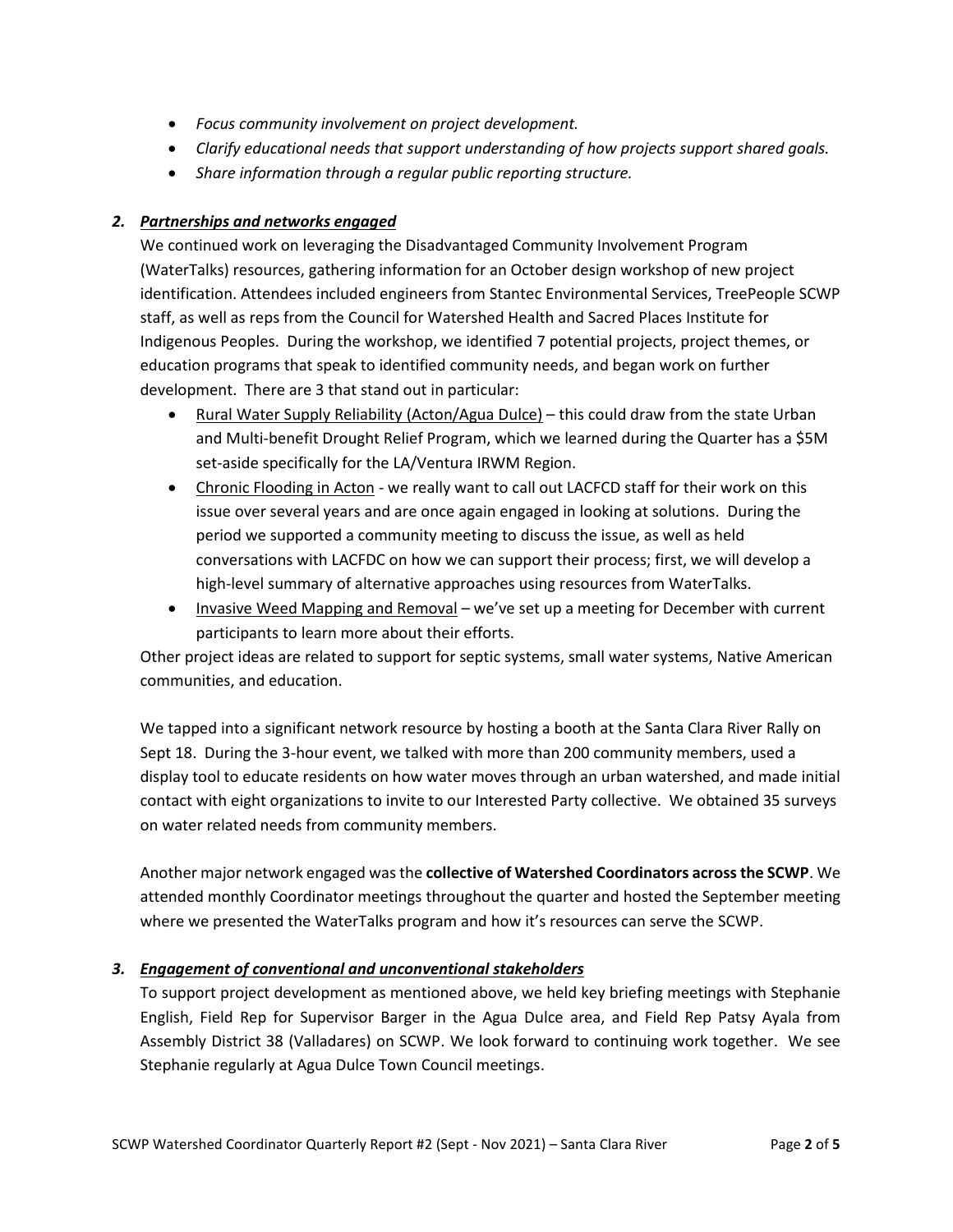We also supported the LA County Water Plan effort, bringing community members to the September Listening Session, where facilitators were pleased and surprised to see a strong community turnout. Concerns for unincorporated areas were clearly voiced. These community members where then added to the Plan email list to stay connected for continued plan development.

Finally, reports on our activities were provided to the WASC as well as Town Council leaders throughout the period.

# **B. Engagement Meetings Held or Attended**

| <b>Element</b>                   | <b>Minimum</b> | This Qtr. | <b>Total YTD</b> |  |  |  |
|----------------------------------|----------------|-----------|------------------|--|--|--|
| Engagement meetings held         |                |           |                  |  |  |  |
| <b>Educational events held</b>   |                |           |                  |  |  |  |
| Other meetings attended          |                |           | 26               |  |  |  |
| Cost-share partner relationships |                |           |                  |  |  |  |
| Leveraged funding pursuits       |                |           |                  |  |  |  |

#### **Summary** *(required elements)*

#### **Detail**

|                | <b>Meeting or</b>        | <b>Date</b> | <b>Summary of Meeting</b> | <b>Stakeholders</b>       | <b>Held or</b> | <b>ATTCH#</b> |
|----------------|--------------------------|-------------|---------------------------|---------------------------|----------------|---------------|
|                | <b>Event</b>             |             | or Event                  | <b>Engaged</b>            | Attended?      |               |
| $\mathbf{1}$   | Agua Dulce               | 9.8.21      | Monthly meeting;          | NE area residents         | Attended       |               |
|                | <b>Town Council</b>      |             | discussed drought         |                           |                |               |
|                |                          |             | impacts on well owners    |                           |                |               |
| $\overline{2}$ | Santa Clara River        | 9.18.21     | Tabling at annual river   | 200+ community            | Attended;      |               |
|                | Rally                    |             | clean up with 1200        | members, 35               | hosted a       |               |
|                |                          |             | volunteers                | surveys, 8                | booth          |               |
|                |                          |             |                           | <b>Interested Party</b>   |                |               |
|                |                          |             |                           | organizations             |                |               |
| 3              | Stevenson Ranch          | 9.21.21     | Presentation on Pico      | Stevenson Ranch           | Attended       |               |
|                | <b>HOA</b>               |             | Canyon Park project by    | homeowners                |                |               |
|                |                          |             | County                    |                           |                |               |
| 4              | County Water             | 9.23.21     | Listening Session for     | <b>USCR IRWM</b>          | Attended       |               |
|                | Plan                     |             | <b>USCR</b> area          | <b>Stakeholders Group</b> |                |               |
| 5              | <b>Assembly District</b> | 9.28.21     | Briefed Field Rep on      | Field Rep Patsy           | Held           |               |
|                | 38 office                |             | the SCWP; confirmed       | Ayala for                 |                |               |
|                |                          |             | as an Interested Party    | Assemblymember            |                |               |
|                |                          |             | going forward             | <b>Suzette Martinez</b>   |                |               |
|                |                          |             |                           | Valladares                |                |               |
| 6              | Agua Dulce               | 10.13.21    | Monthly meeting;          | NE area residents         | Attended       |               |
|                | <b>Town Council</b>      |             | discussed nitrate levels  |                           |                |               |
|                |                          |             | in Sleepy Valley wells,   |                           |                |               |
|                |                          |             | and Acton flooding.       |                           |                |               |
| $\overline{7}$ | Project                  | 10.27.21    | SCR area brainstorm       | WaterTalks design         | Attended       |               |
|                | Workshop                 |             |                           | team                      |                |               |
| 8              | Acton residents          | 11.3.21     | Meeting w LACFC,          | Acton residents           | Attended       |               |
|                |                          |             | residents and TP re       |                           |                |               |
|                |                          |             | flooding                  |                           |                |               |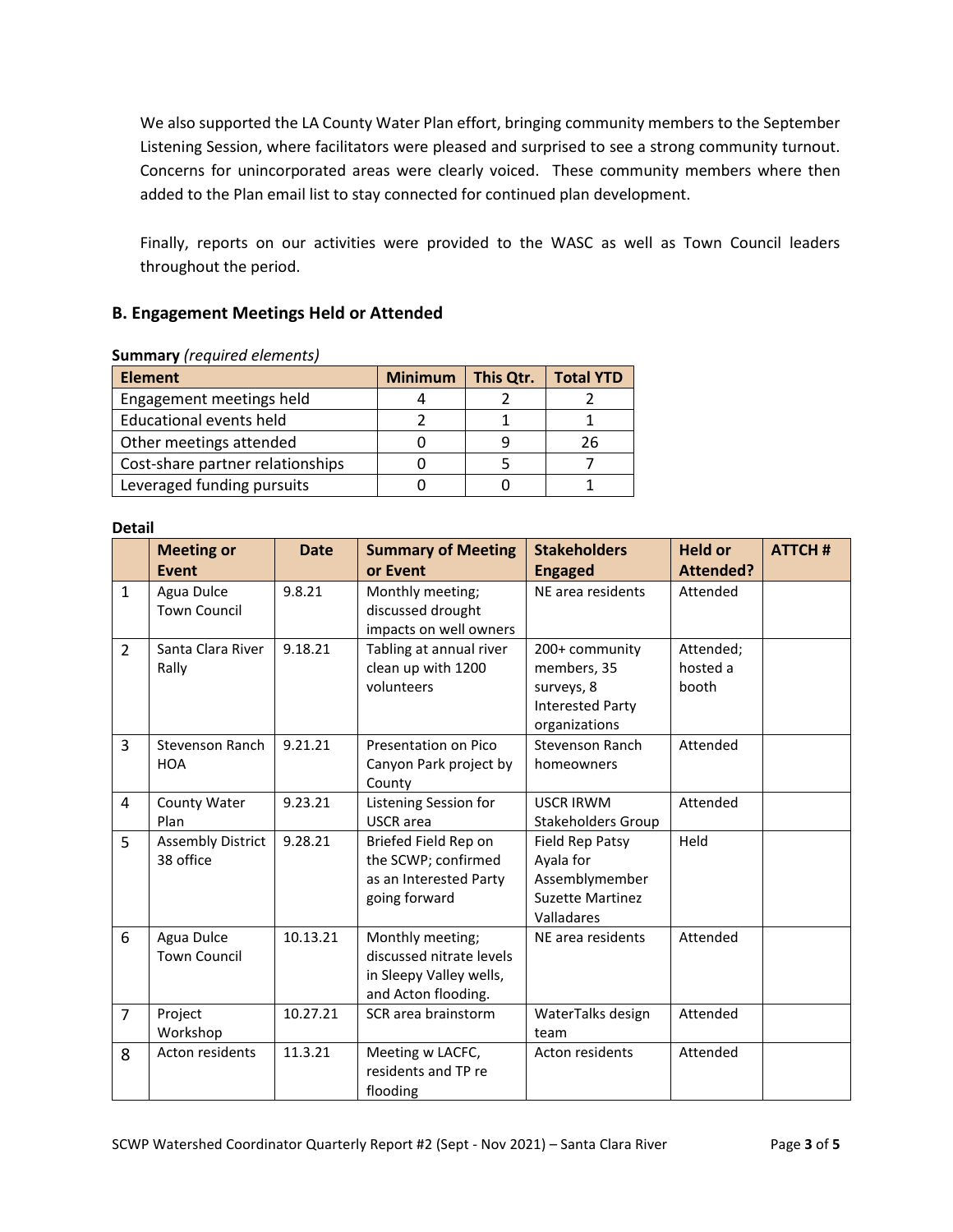| 9  | <b>WASC Meeting</b> | 11.10.21 | Passage of SOEP                | Committee              | Attended |  |
|----|---------------------|----------|--------------------------------|------------------------|----------|--|
| 10 | <b>SCVWA Water</b>  | 11.10.21 | <b>Sustainability Managers</b> | Committee              | Attended |  |
|    | Resources &         |          | Report (conservation)          |                        |          |  |
|    | Watersheds          |          |                                |                        |          |  |
|    | Comm                |          |                                |                        |          |  |
| 11 | Stephanie           | 11.17.21 | Briefing on SCWP;              | Supervisorial          | Held     |  |
|    | English (SD5        |          | initial meeting                | District 5 office      |          |  |
|    | Field Rep)          |          |                                |                        |          |  |
| 12 | Castaic Town        | 11.17.21 | Local issues                   | <b>Council Members</b> | Attended |  |
|    | Council             |          |                                |                        |          |  |

# **C. Potential Cost-Share Partners Contacted**

|   | <b>Potential</b>      | <b>Date First</b> | <b>Project name / type</b>                               | <b>Nature of potential</b> | <b>ATTCH#</b> |
|---|-----------------------|-------------------|----------------------------------------------------------|----------------------------|---------------|
|   | <b>Partner Name</b>   | <b>Contacted</b>  |                                                          | partnership                |               |
|   | <b>NSMB</b> Area      | 9.7.21            | <b>Residential Native Plant</b>                          | Discussed proposal to LACO |               |
|   |                       |                   | Supervisorial Dist. 3 (Kuehl)<br>Toolkit – Pilot Program |                            |               |
| 2 | Lauren Everett        | 11.4.21           | Water Resilience/Flooding                                | Grant writing support      |               |
| 3 | <b>DWR</b>            | 11.18.21          | Water Resilience/Flooding                                | Drought Relief funding     |               |
| 4 | <b>USCR IRWM</b>      | 11.18.21          | Water Resilience/Flooding                                | Prop 1 IRWM Funding        |               |
|   | <b>Stakeholders</b>   |                   |                                                          |                            |               |
|   | Grp                   |                   |                                                          |                            |               |
| 5 | <b>CA State Parks</b> | 11.9.21           | Water Resilience/Flooding                                | Workshops on 3 funds       |               |

# **D. Leveraged / Outside Funding Pursued**

|  | <b>Potential Outside</b><br><b>Funding Source</b> | <b>Status or Outcome of the Pursuit</b> | ATTCH# |
|--|---------------------------------------------------|-----------------------------------------|--------|
|  | (none this period)                                |                                         |        |

# **E. Detailed Progress Report**

| <b>Task</b>    | <b>Task Name</b>                                     | LOE per          | <b>LOE this</b> | <b>LOE</b> | $Adj*$ |
|----------------|------------------------------------------------------|------------------|-----------------|------------|--------|
| #              |                                                      | <b>Work Plan</b> | period*         | <b>YTD</b> |        |
| 1              | Facilitate Community Engagement in SCWP              | 20%              | 38%             | 59%        | 64%    |
| $\overline{2}$ | Identify and Develop Project Concepts                | 20%              | 20%             | 10%        | 11%    |
| 3              | Work with Technical Assistance Teams                 | 10%              | 0%              | 0%         | 0%     |
| 4              | Facilitate, ID and Represent Community Priorities    | 10%              | 12%             | 5%         | 6%     |
| 5              | Integrate Priorities Through Partnerships / Networks | 10%              | 5%              | 1%         | 1%     |
| 6              | <b>Cost-Share Partners</b>                           | 5%               | 3%              | 2%         | 2%     |
| 7              | Leverage Funding                                     | 5%               | 0%              | 0%         | 0%     |
| 8              | Local Stakeholder Education                          | 10%              | 8%              | 4%         | 5%     |
| 9              | <b>Watershed Coordinator Collaboration</b>           | 10%              | 20%             | 13%        | 14%    |
|                | Overall                                              | 100%             | 105%            | 94%        | 102%   |

*\*The average assumes 4 full months of work and is how reports and invoices have been filed through Stantec. The NTP was May 18 - equaling 6.4 months through November. The final column provides an adjustment to 6.4 months for comparison.*